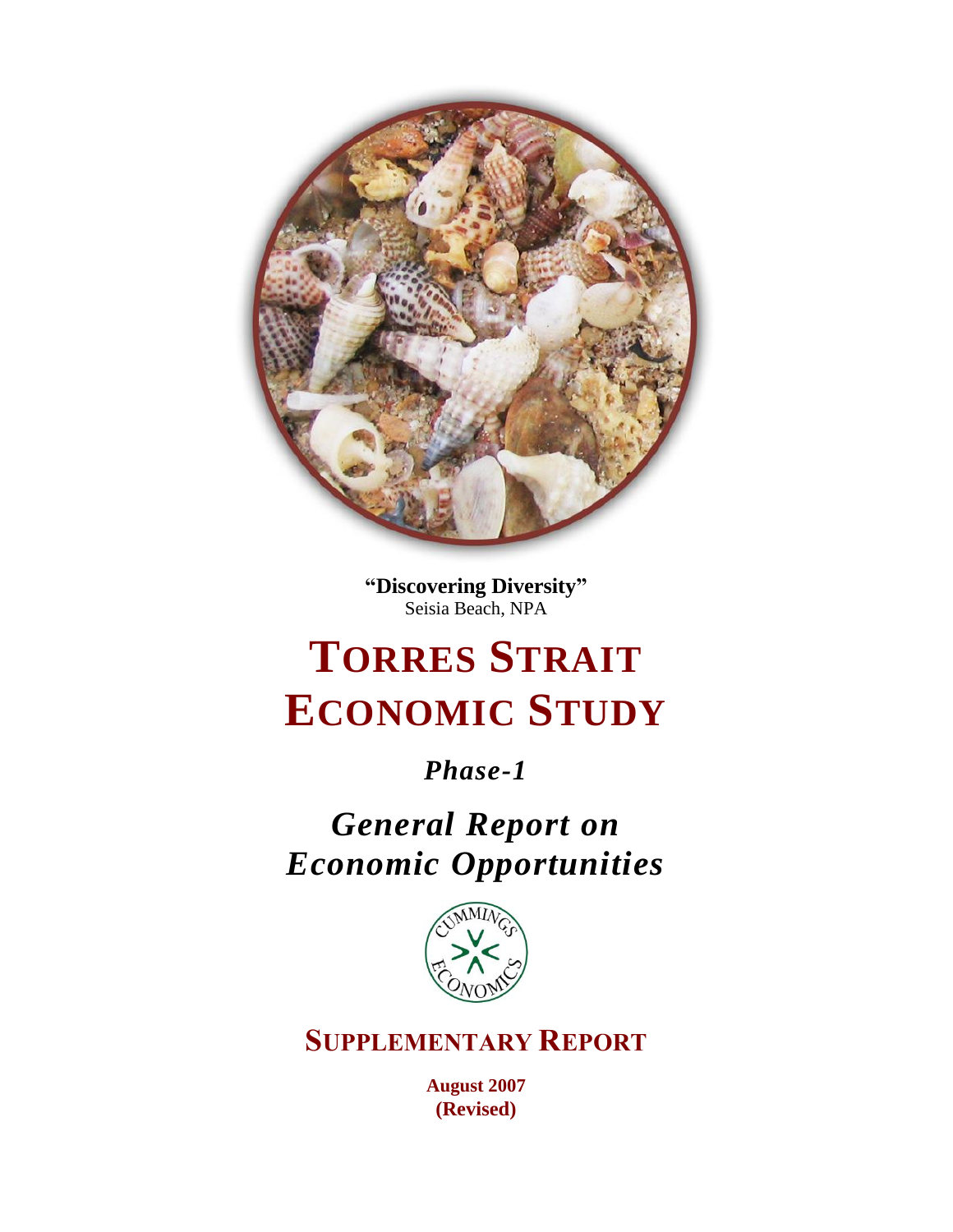## **TORRES STRAIT ECONOMIC STUDY**



## *Phase-1*

## *General Report on Economic Opportunities*

## **SUPPLEMENTARY REPORT**

**Prepared by W S CUMMINGS B Econ**

#### **For INDIGENOUS BUSINESS AUSTRALIA & TORRES STRAIT REGIONAL AUTHORITY**

#### **Ref: J1990 August 2007 (Revised)**

#### **CUMMINGS ECONOMICS**

#### **ABN: 99 734 489 175**

38 Grafton Street (PO Box 2148) CAIRNS QLD 4870 Tel : (07) 4031 2888 Fax : (07) 4031 1108 Mob: 0418 871 011 Email: [cummings@cummings.net.au](mailto:cummings@cummings.net.au) Web: [www.cummings.net.au](http://www.cummings.net.au/)

#### **INDIGENOUS BUSINESS AUSTRALIA**

Roger Hall Senior Manager Policy & Research PO Box 38 WODEN ACT 2606 Tel : (02) 6121 2616 Mob: 0439 497 092 Email: roger.hall@iba.gov.au Web: www.iba.gov.au

#### **TORRES STRAIT REGIONAL AUTHORITY**

Gregory Churchward Manager Field Operations PO Box 261 THURSDAY ISLAND QLD 4875 Tel : (07) 4069 0700 Fax : (02) 4069 1879 Email: gregory.churchward@tsra.gov.au Web: www.tsra.gov.au



August 2007

www.cummings.net.au **2**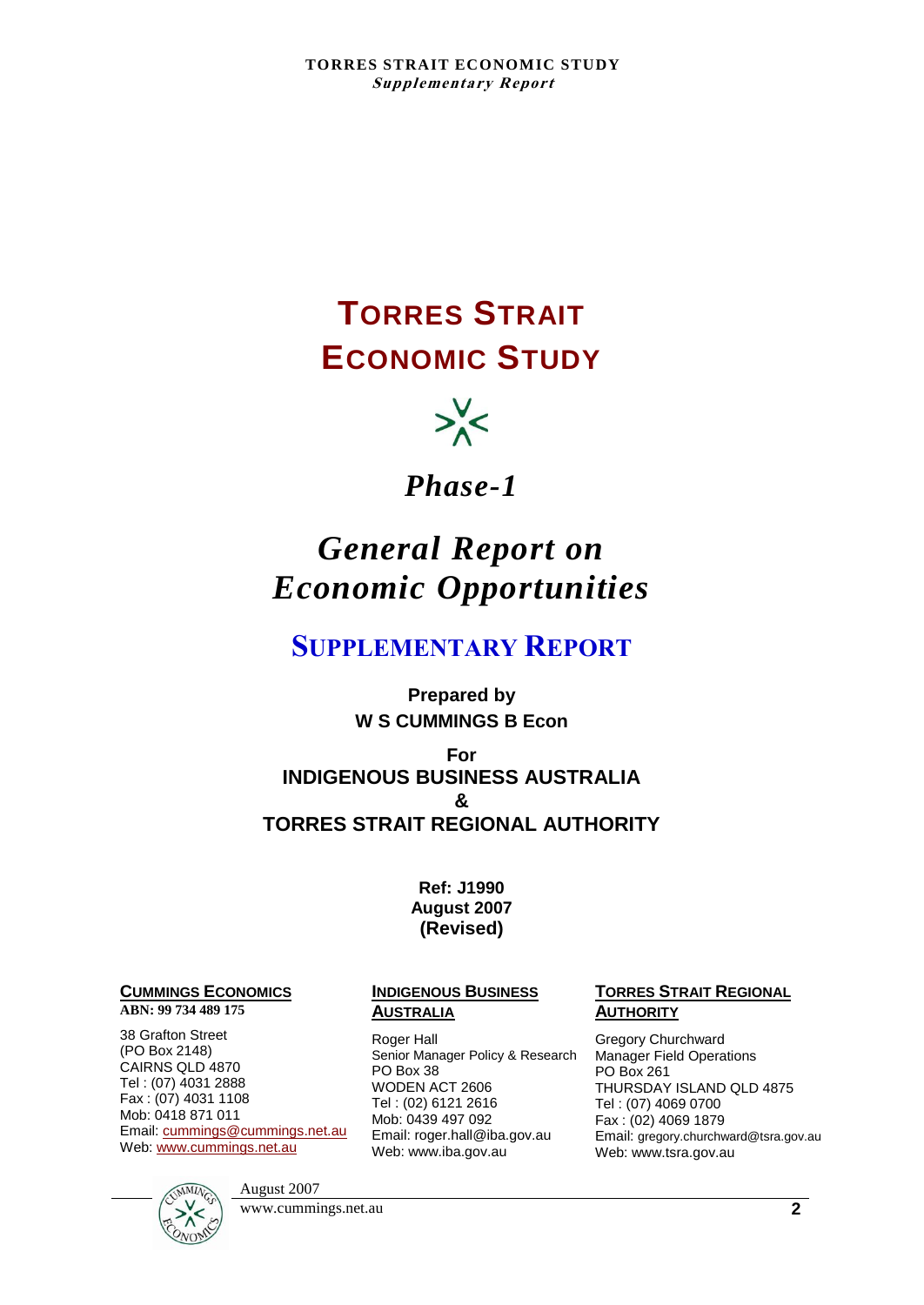#### **T A B L E O F C O N T E N T S**

|     |                                                  | $P_{\mathcal{Q}}$ |
|-----|--------------------------------------------------|-------------------|
| 1.0 |                                                  | 4                 |
| 2.0 |                                                  | 5                 |
|     | <b>&amp; HOW THEY MIGHT BE PURSUED</b>           |                   |
|     | 2.1 Marine Industries                            | 5                 |
|     | 2.2 Land Industries                              | 7                 |
|     | 2.3 Tourism                                      | 8                 |
|     | 2.4 Cultural Industries                          | 10                |
|     | 2.5 International Trade                          | 10                |
|     | 2.6 Defence & Surveillance                       | 10                |
|     | 2.7 Service Economy                              | 10                |
|     | Organising to Achieve Development<br>2.8         | 12                |
| 3.0 |                                                  | 13                |
|     | 3.1 General                                      | 13                |
|     | Immediate Specific Projects to be Pursued<br>3.2 | 13                |
|     | <b>Priority Opportunities</b><br>3.3             | 14                |
|     | Intermediate Opportunities<br>3.4                | 15                |
|     | 3.5 Long-Term Opportunities                      | 16                |

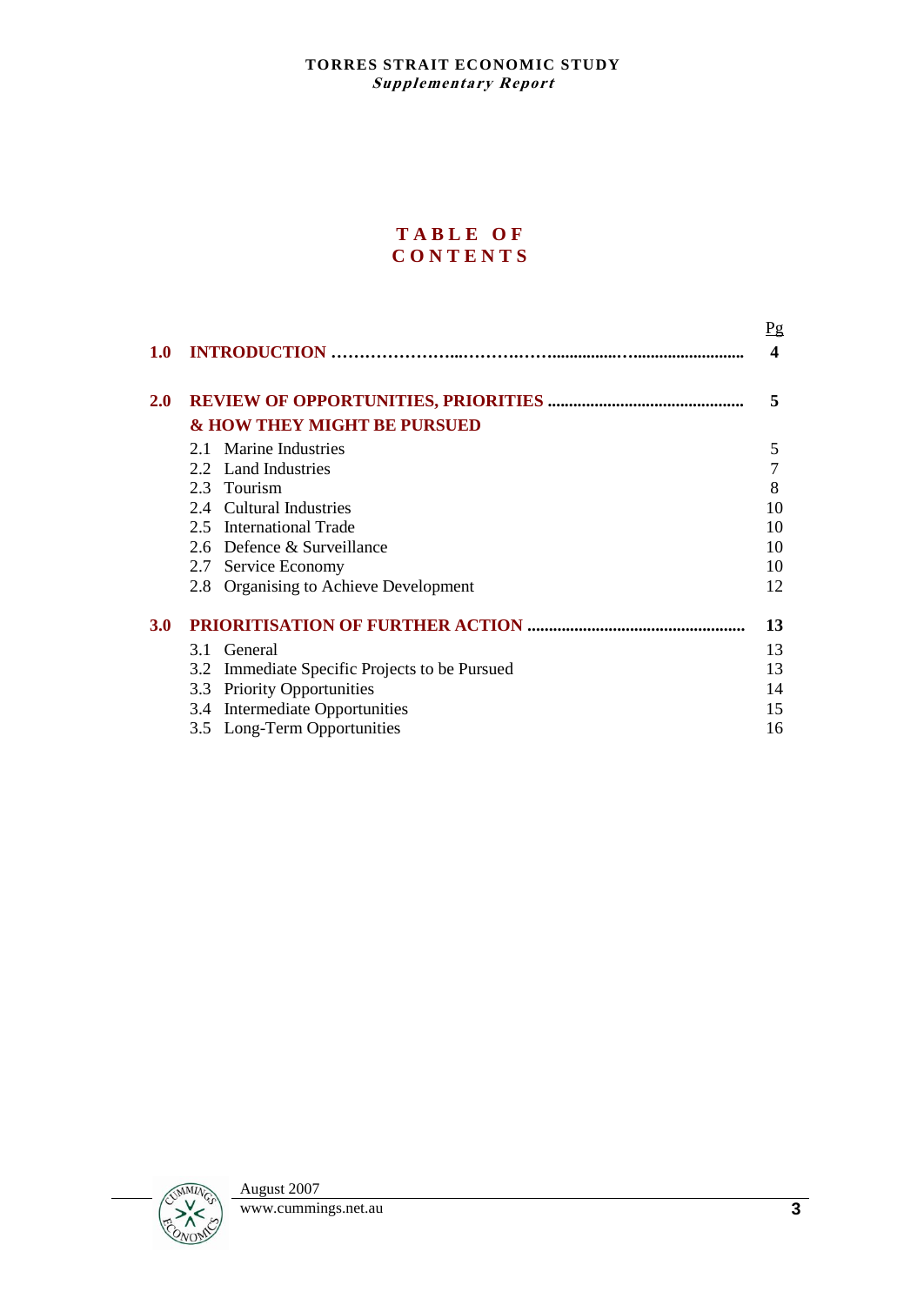### **1.0 INTRODUCTION**

Following review of the Phase-1 report, the Steering Committee requested the following supplementary assessment be provided on the likely scale, timing and other benefits from the different opportunities identified to help prioritise further research and initiatives.

The following assessment has been drawn up in the light of feedback from the Torres Strait Regional Authority that they saw broad priority areas lying in the direction of:

- $\Box$  Tourism.
- $\Box$  Fishing Industry Development.
- □ Marine Services
- □ Infrastructure Programs.
- **Q** Retail Distribution.

The following first reviews the range of opportunities canvassed in the main report to identify such aspects as scale and timing of jobs likely to be created, flow-on and connected benefits, and how further research and initiatives in that field might be pursued and prioritised.

It should be noted that potential job numbers given in this section are very broad estimates developed from previous research for this report and are designed to provide an appreciation of likely "orders of magnitude" only.

Drawing on the above, the next section lists the on-going initiatives that might be pursued under the following headings:

- 1) Immediate Specific Projects to be Pursued.
- 2) Priority Opportunities.
- 3) Intermediate Opportunities.
- 4) Long-Term Opportunities.

An initial draft report was prepared in August, 2007. The following report is a version revised in October, 2007.

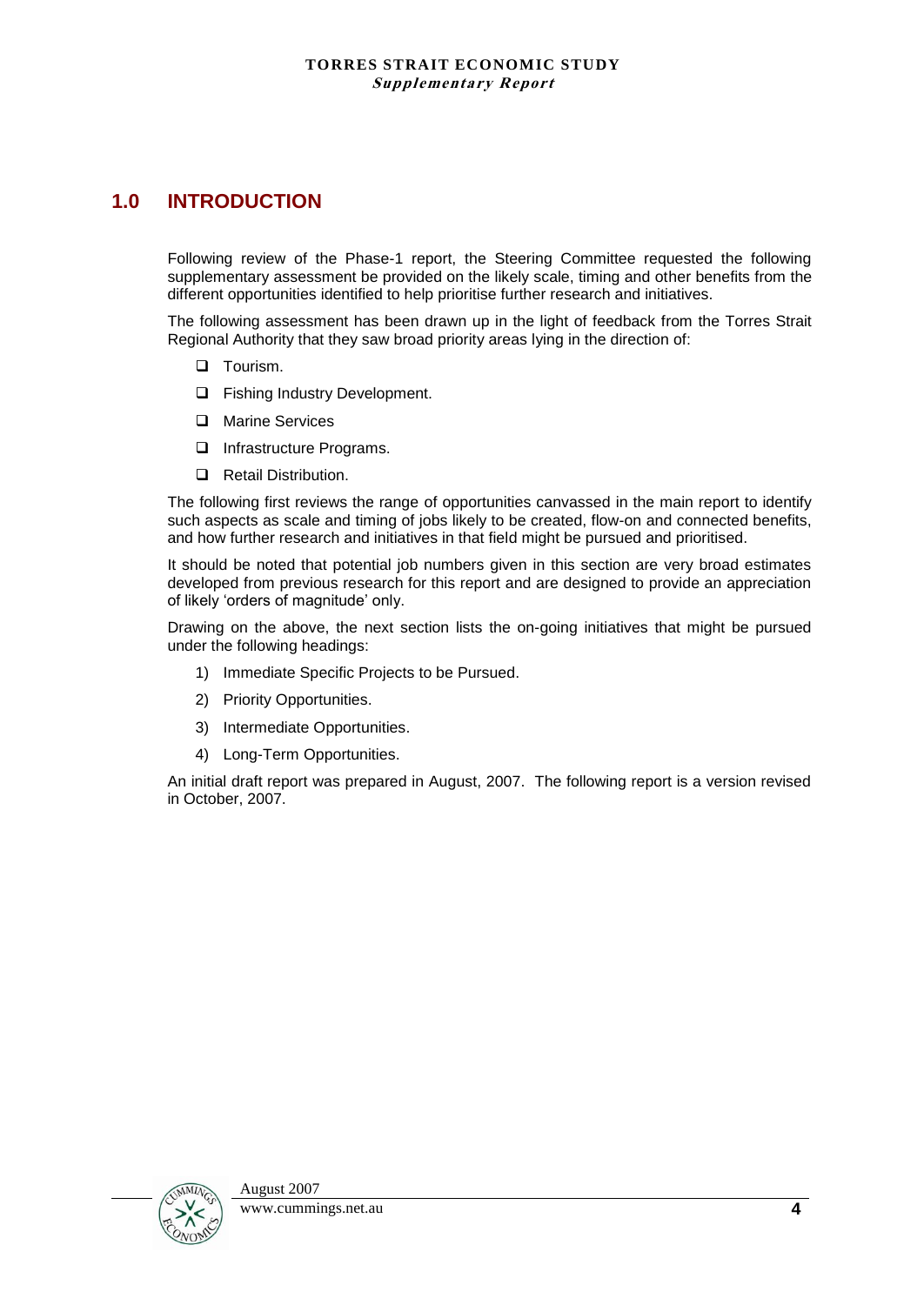#### **2.0 REVIEW OF OPPORTUNITIES, PRIORITIES & HOW THEY MIGHT BE PURSUED**

#### **2.1 MARINE INDUSTRIES**

#### **2.1.1 Prawn Fishery**

Potential employment of 70 licenses, is about 210 jobs. Not all licenses are operating and the potential is substantially lower than 210, and probably of the order of 150. Currently, very few employees are Islanders.

Localisation of employment would only be viable if Thursday Island can be turned into a base for the fishing industry including slipways, servicing, and possibly direct importation of fuel from overseas.

Substantial improvements in Islander capital availability would be needed. Improved management and other skills would be necessary.

The first step would need to be to attract existing boats and crew to base in Thursday Island and to achieve this, there needs to be a major improvement in marine servicing capacity on Thursday Island. (See **Priority Opportunity 2**.)

#### **2.1.2 Tropical Rock Lobster**

There are 20 commercial primary boats with about 60 tenders. Some will not be operating. Estimated employment is about 100. Islander catch would add another 40%, with a full-time employment equivalent of about 40, making a total of about 140.

There are two challenges here:

- a) The need to negotiate a greater share of licenses.
- b) The need to professionalise the local operations.

I believe TSRA has the first in hand. The second however, requires a mix of actions including:

- a) Attention to CDEP arrangements militating against professionalisation.
- b) Appropriately equipping and training indigenous licensees.

There is a need for a study into appropriate CDEP arrangements to encourage professionalisation of fisheries and in other fields. (See **Priority Opportunity 1 Fisheries Professionalisation**.)

For this fishery, there also needs to be a build up the marine servicing capacity in the area. (See **Priority Opportunity 2**.)

Recent reports of moves to establish aquaculture in this field (see Cairns Post 17-08- 07) should be pursued with a view to encouraging location of aquaculture operations in the Strait area as **Immediate Specific Project 1**.

Action in this field needs to be paralleled by the development of a fisheries equipment program. (See **Priority Opportunity 1 Fisheries Professionalisation**.)

#### **2.1.3 Spanish Mackerel & Fin Fish**

Licensed commercial capacity in the mackerel fishery would indicate about 47 jobs and in the reef line fishery, about 35 jobs. The two overlap and the mackerel fishery is not year round. Islander capacity could add substantially, especially if equipped appropriately. Potential full-time employment could be of the order of 70 – 100.

The comments above about the Tropical Rock Lobster fishery also apply to these fisheries. (See **Priority Opportunity 1 Fisheries Professionalisation**.)

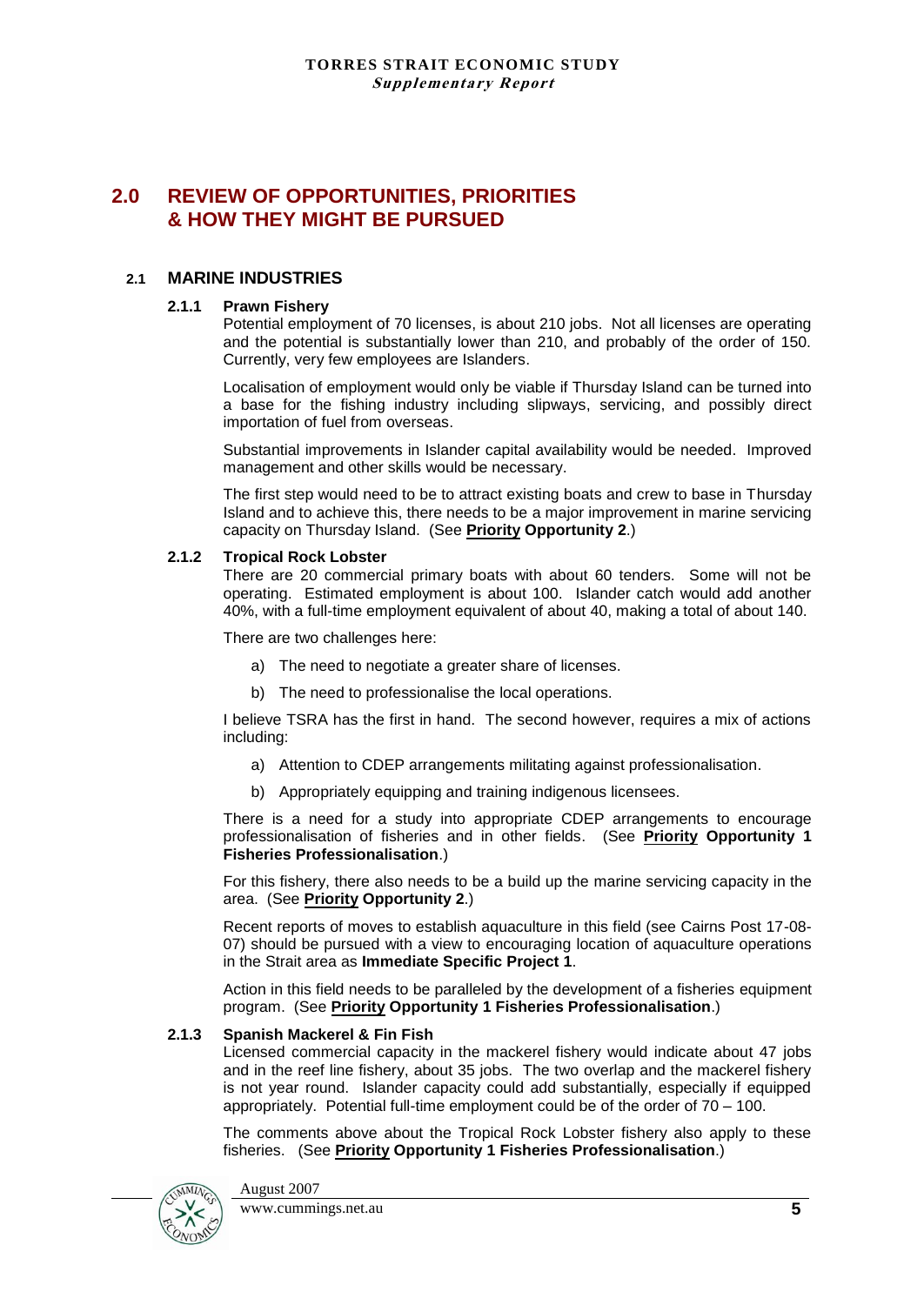#### **2.1.4 Pearl Shell**

Current employment in pearl farms in the area appears to be less than 20 (only 4 were recorded in the 2001 Census). The proposal for an additional farm at Saibai would involve employment of no more than about 10.

There is a definite enterprise proposal at Saibai "on the table" for assessment through normal TSRA channels. (See **Immediate Specific Project 2**.)

Achieving expanded production in the long-term depends on building up wild stocks. Pearl shell needs to be included in long-term fisheries regeneration research. (See **Long-Term Opportunity 1 Fisheries Stock Replenishment**.)

#### **2.1.5 Oysters**

There is currently no employment in this fishery and potential employment is difficult to assess.

There are two questions:

- i. Potential marketability?
- ii. A need to develop aquaculture skills and techniques?

It is recommended this be included as **Long-Term Opportunity 2**.

#### **2.1.6 Crabs**

There seems to be potential employment for a number of people handling local and PNG wild caught crabs in the Top Western group and, more if a "grow out" facility became viable as is being looked into at Boigu.

It is recommended that the PNG wild crab trade be included in **Priority Opportunity 3 PNG Trade**.

The potential for "growing out" imported crablets needs to be researched as part of **Long-Term Opportunity 2**.

#### **2.1.7 Trochus & Beche de Mer**

It seems likely that Trochus and Beche de Mer collection will remain a nonprofessional fishery. Currently there are 116 and 131 licenses respectively. No suggestions were received that these species could be farmed. But they might be included in long-term fisheries regeneration research. (See **Long-Term Opportunity 1 Fisheries Stock Replenishment**.)

#### **2.1.8 Sea Sponges**

Immediate prospects for employment at Yorke I appear to be about 12, but success could lead to more.

A detailed feasibility study needs to be carried out including addressing corporate organisation issues. This has been included as an **Immediate Specific Project 3**.

#### **2.1.9 Turtle & Dugong**

Employment generation is most likely to be through eco/heritage tourism. (See **Priority Opportunity 6**.)

The species should also be included in lower priority regeneration research. (See **Long-Term Opportunity 1 Fisheries Stock Replenishment**.)

#### **2.1.10 Marine Products Distribution**

There is already some employment through the various "factories" in the different communities - probably no more than 20 - 30 persons throughout the area. Further localised employment of the order of 10 might be created through merchanting operations on Thursday I.

This prospect has been included as **Intermediate Opportunity 1 Marine Products Distribution**.



August 2007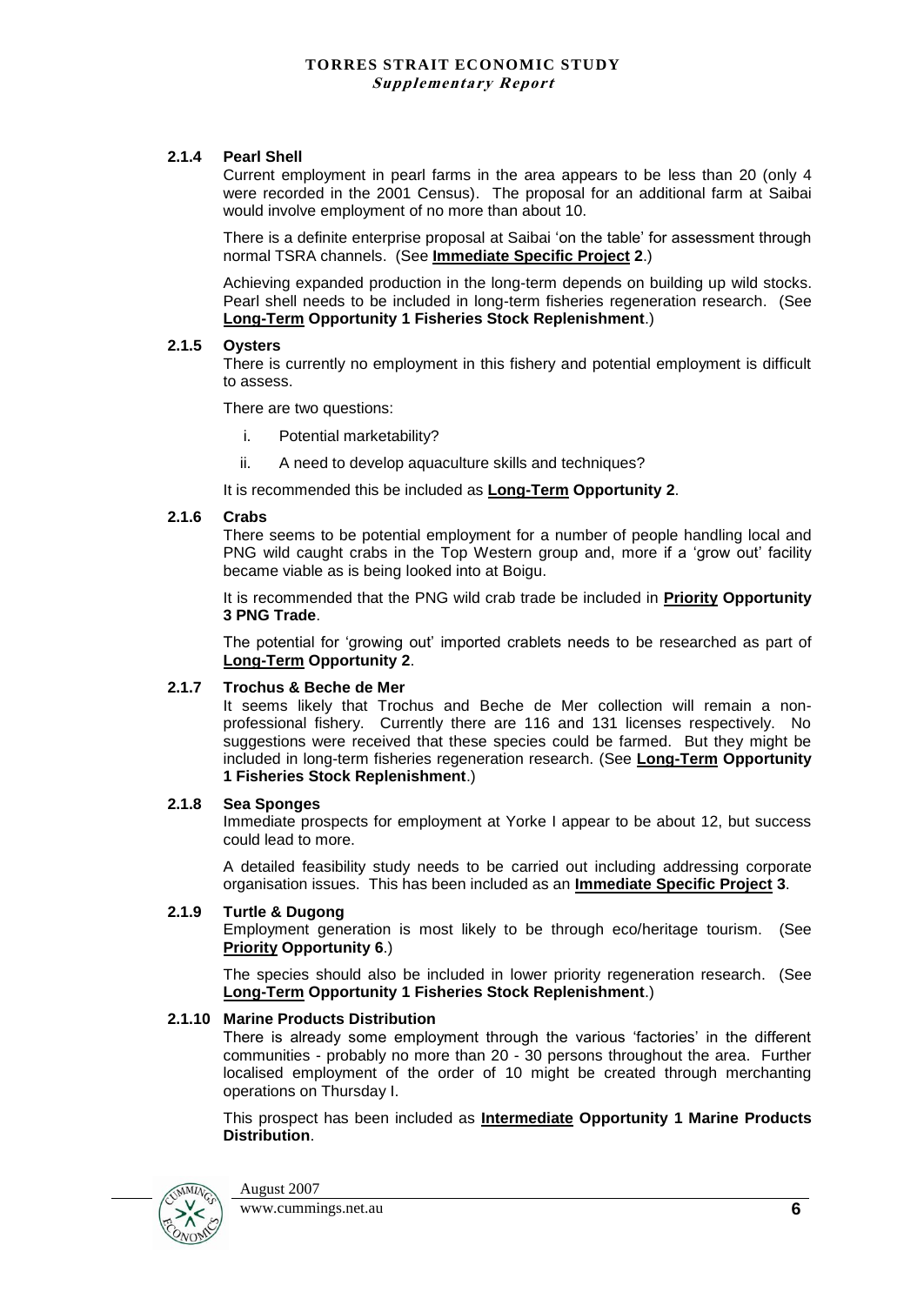#### **2.2 LAND INDUSTRIES**

#### **2.2.1 Agricultural & Livestock Industries**

Only a few people are currently employed in the various horticulture projects around the islands. Virtually all foodstuffs are imported. Q"ld Department of Primary Industries has in effect no research and extension services in this field available locally. Prospects of employment being generated on any scale are longer-term.

It is suggested that the pursuit of opportunities in this field be part of a Longer-Term Research initiative. (See **Long-Term Opportunity 4**.)

However, in the short-run, the outcome of the current feasibility study into reopening the farm at Bamaga might be regarded as a potential **Immediate Specific Project 4** for "follow through". Given the area of the farm, it is likely that employment will not be large and almost certainly below 10.

The "Wongai Plum" opportunity probably falls into the category of being an iconic project with benefits of supporting tourism and cultural industries development. Employment from collecting would only be seasonal and part-time. The important initial step is to find out more about distribution of fruiting trees and conditions under which fruit might be transferred into Thursday I for presentation to tourists, processing, and use as cooking/restaurant ingredients. It is recommended that it be part of **Intermediate Opportunity 3 Heritage Tourism – Culinary Arts**.

Policy reactions to climate change are putting an emphasis on 'bio fuels'. Prospective crops for the Torres Strait are palm oil and coconut oil. The area's marine industries and transport are likely to be highly fuel dependent and prospects should be looked into in a longer-term study into adjusting to "climate change". (See **Long-Term Opportunity 7**.)

#### **2.2.2 Mining**

The employment that might be generated by a wolfram mining operation at Moa will depend on the extent of the deposits. A new wolfram mine being developed in Mareeba Shire is proposed to have a workforce of 50 and the "Watershed" sheelite mine (another ore of tungsten) is planned to have a workforce of 100.

It is important that the community work with mining companies to have the exploration carried out and it has been included as **Immediate Specific Project 5**.

Mining developments south of the NPA have a potential to provide substantial drivein/drive-out employment to the NPA and other Island communities and there is a need for a watching brief to keep informed of potential opportunities. **Priority Opportunity 9 Feasibility Research Road Construction Enterprise** is relevant.

#### **2.2.3 Quarrying**

The whole question of future long-term fill, sand and aggregate requirements for the islands in general should be looked into with a view to determining ways of supplying economically from within the area. This has been classed as **Intermediate Opportunity 2**. It is unlikely that more than about 20 jobs would be involved.

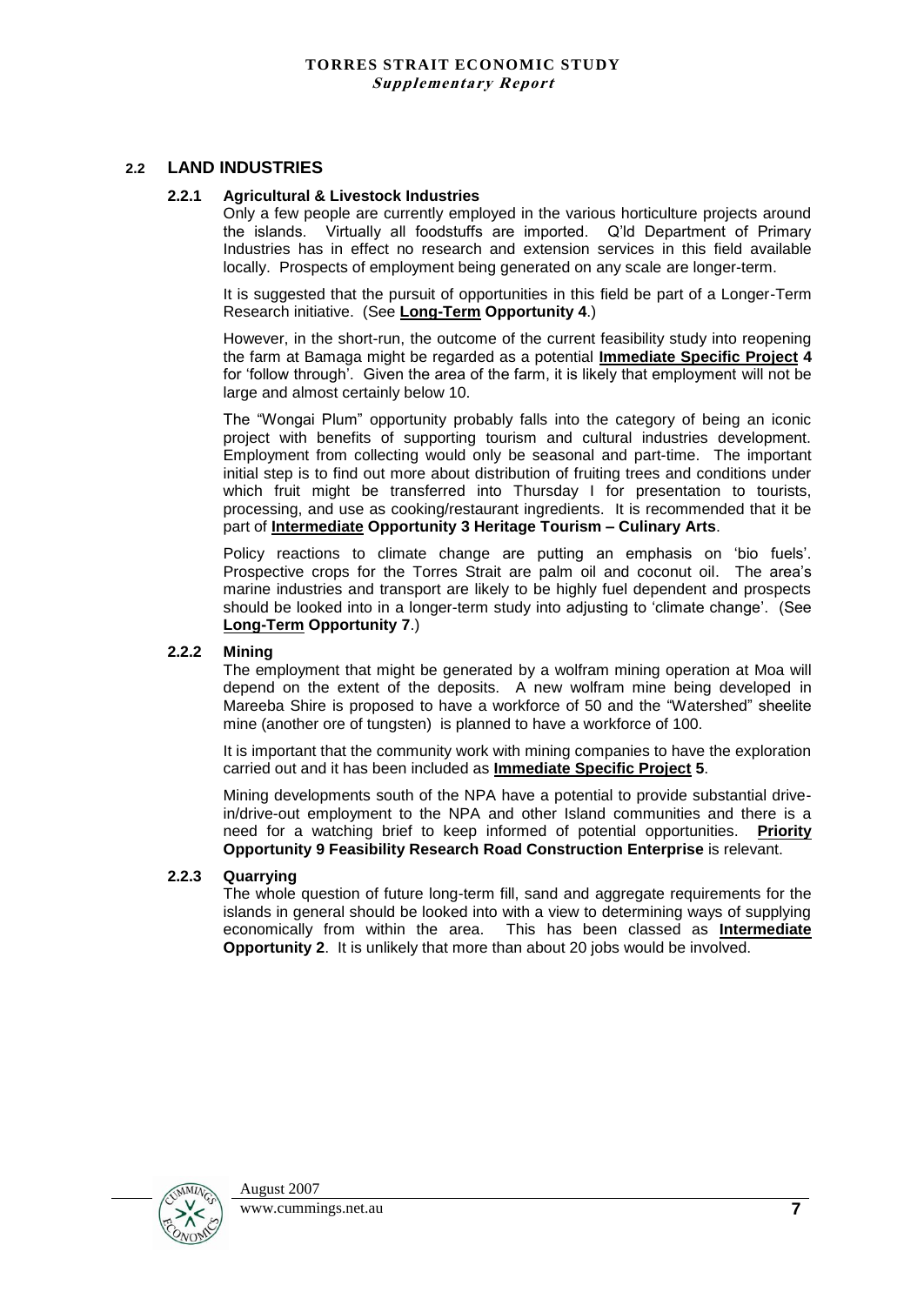#### **2.3 TOURISM**

#### **2.3.1 Employment Potential**

The 2001 Census indicated employment in accommodation, bars, clubs, cafes and restaurants at 107. Most of this employment would be in servicing:

- Business visitors (accommodation), and
- **Local residents (bars, cafes and restaurants).**

Visitors also spend on transport, retail (gifts, souvenirs, groceries), tours, recreation and cultural services and associated employment is generated in those sectors.

Most holiday visitor employment generated would be in the NPA. Employment at present in the sector, including that generated by non-holiday visitors, is probably less than 200.

Recent studies carried out by Cummings Economics into tourism employment generated in Cardwell Shire which includes Dunk, Bedarra and Hinchinbrook Island resorts and substantial tourism flows to Mission Beach and Cardwell indicated an employment of 700. For the Torres Strait to reach this level, it will take many years and the development of a major "holiday" tourism segment.

#### **2.3.2 Organisation**

Achieving substantial employment in tourism will be a long-term project, the initial key to which will be the creation of suitable organisational arrangements to employ fulltime staff in tourism marketing. This can be through a separate tourism organisation or through a body with wider aims of promotion of development as occurs commonly in many regions of Australia. This marketing needs to have the financial input and involvement of business and industry in the region.

Marketing needs to go hand-in-hand with action to stimulate investment in tourism businesses, infrastructure and training.

As tourism is still in its infancy, substantial local/regional government support will be important. Any regional organisation will need to develop links with TTNQ, Tourism Queensland and Tourism Australia.

A framework to move in this direction has been put in place in the form of the recently developed Tourism Strategy.

Much of TSRA"s future actions in this field should be influenced by, and in association with, this organisation, creation of which is listed as **Immediate Specific Project 6**. Recommended action on organizing to achieve wider development is covered in the following Section 2.8 and **Priority Opportunity 11**.

#### **2.3.3 NPA**

The major prospect of increasing 4WD visitation to the NPA over a period of time would appear to be through improving the road to Weipa. Reference is made under the heading "Infrastructure Program" to the prospects of forming an enterprise that both provides substantial employment to people of the area and achieves an important objective of upgrading the road from Weipa to Bamaga for tourism, but also for access to mining jobs and markets for local product.

This could involve the direction of substantial amount of CDEP employment in the short-run to achieve a major economic benefit on say a 10-year time frame. (See **Priority Opportunity 9 Feasibility Research Road Construction Enterprise**).

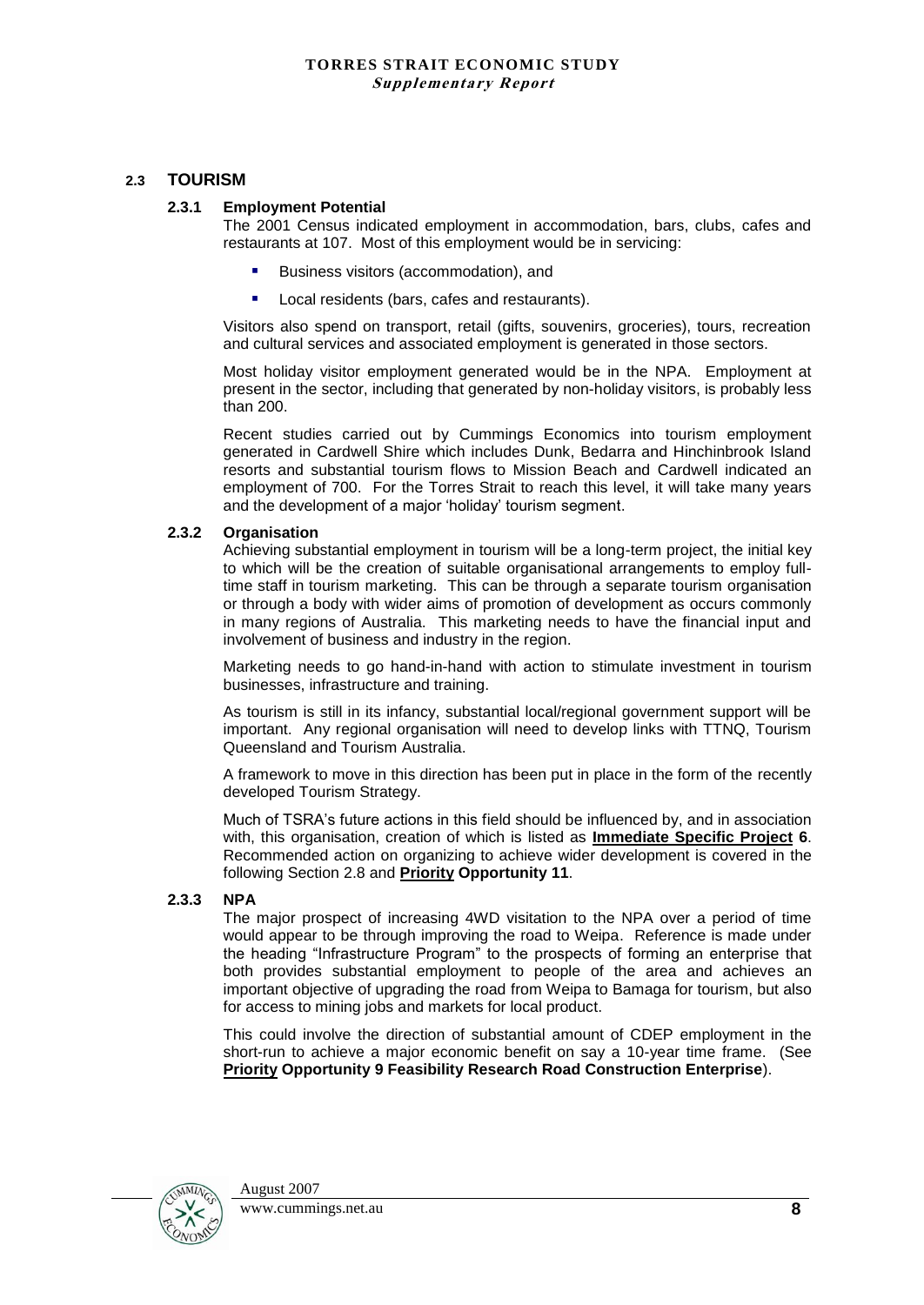#### **2.3.4 Accommodation Thursday I**

Current lack of accommodation on Thursday I and its cost, is a bottleneck to smooth development of visitation to the area.

The concept canvassed in the main report is to use business traffic demand to provide an immediate basis for construction of a type of accommodation that, over time, will provide the foundations for attracting "fly-in" holiday sightseeing type traffic into the islands. This would need to be associated with development of a range of experiences in the Inner Group and for those who can afford it, opportunities to visit the outer islands.

The object would be to examine the possibility of attracting operators with the experience and marketing links that would progress the area into "fly-in" holiday tourism in a substantial way. (See **Priority Opportunity 5 Thursday I Tourism Accommodation**.)

There is outer island interest in developing accommodation on Thursday I, especially aimed at catering for visitors from the outer islands. This has been listed as an immediate project for consideration (**Immediate Specific Project 7 Islander Accommodation Thursday I.**)

#### **2.3.5 Inner Island Attractions & Transport Development**

This will need to develop as part of the tourism program and the comments about walking tracks, signposting, water taxi services as an extension of taxi services, might be referred to Torres Shire Council and the proposed tourism promotion organisation.

#### **2.3.6 Outer Islands**

Best immediate prospects seem to lie in the field of "special interest" tourism with fishing being first priority. It is believed that Tourism Queensland already has promotional activity underway. Existing facilities on Poruma (at both the resort and "the Dongas"), and on Yorke I, and facilities being constructed on Warraber and Kubin, would appear to be suitable.

There probably needs to be some further research into the likely extent of the market, how the various islands can tap into the market, the extent to which existing guest house accommodation can be used for this purpose, and possibilities for forming a centralized marketing and booking system. (See **Priority Opportunity 6 Outer Islands Fishing Tourism Accommodation**.)

Definite interest in developing game fishing based in our outer island area needs to be pursued as an **Immediate Specific Project 8**.

Other possibilities for special interest tourism include bird watching. As an intermediate research project, contact might be made with the Bird Watching fraternity to seek opinions about wider prospects in the area including NPA and the top western group next to the Papua New Guinea coast. (See **Intermediate Opportunity 4 Special Interest Tourism Markets, eg. Birdwatching**.) This is only small ancillary tourism that will have a marginal impact.

The other immediate prospect for the outer islands is eco/heritage research/study tourism such as recording of cultural sites (Monash University Badu and Moa) and turtle research like that currently being conducted at Mapoon on Cape York. Groups like Earthwatch might be contacted. It has the potential to "turn on" a steady stream of visitors at select locations. (This has been included as **Priority Opportunity 4**.)

Larger accommodation/resorts have the potential to create substantial numbers of jobs. However, long-term markets as well as community interface questions need to be addressed. This is a long-term research need. The proposed priority research into accommodation on Thursday I involving contact with national/international tourism accommodation specialists will probably be instructive in relation to this question and is the first step. (See **Long-Term Opportunity 5**.)

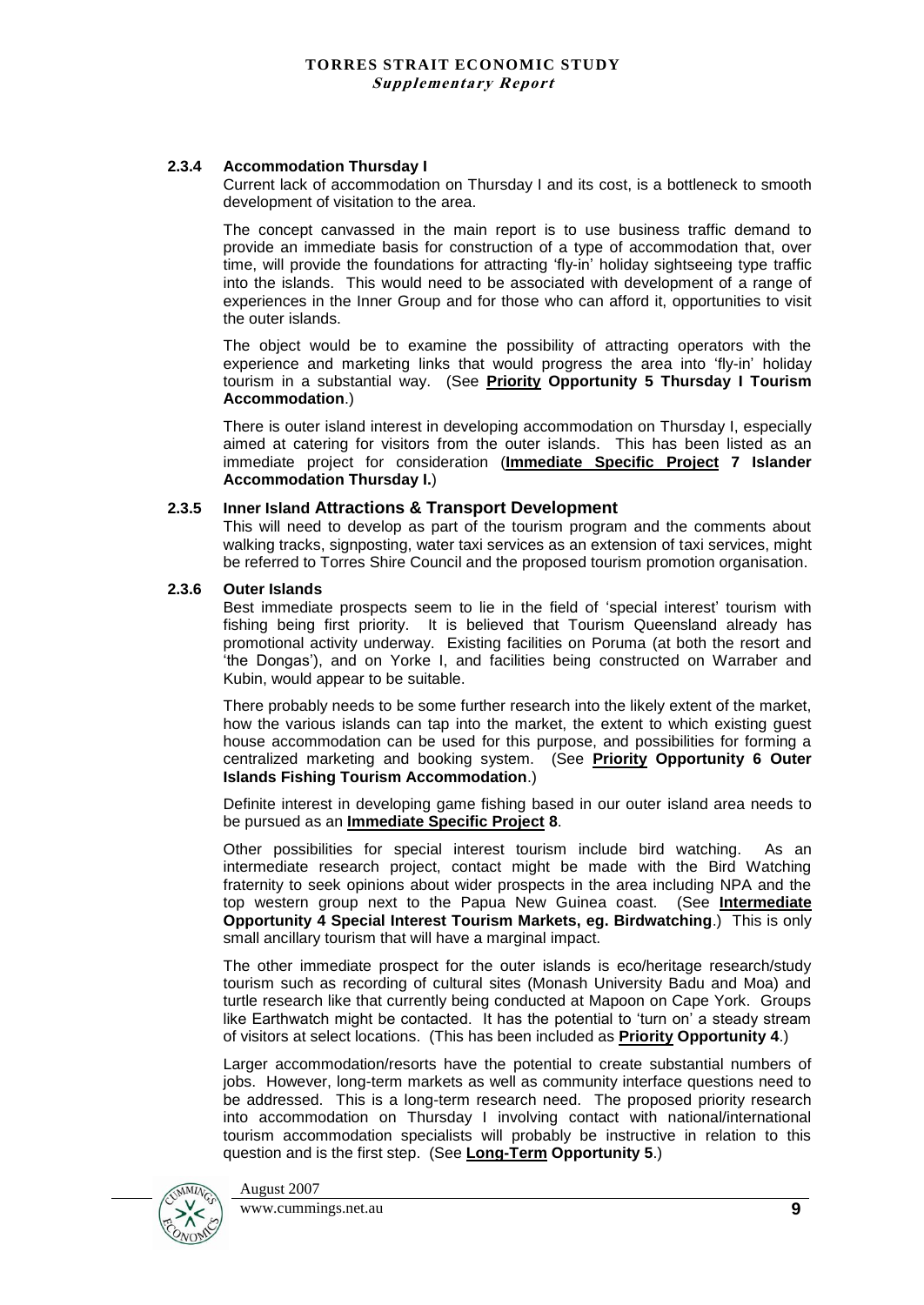The question of marine tourism around the outer islands is an intermediate to longerterm research need.

This would include research into potential scuba diving sites of international class. Prospects of developing them would depend on where they are located in relation to airports/airstrips/accommodation. The first priority is to have someone who knows this market evaluate the area"s potential.

Also in this category would be the other marine tourism possibilities mentioned of 'water coach safaris', bare boat charters, and basing cruise vessels in the area.

These have all been put together as exploratory **Intermediate Opportunity 5**  involving initial contact with persons knowledgeable in the field to start sizing up the opportunities and need for further research.

#### **2.4 CULTURAL INDUSTRIES**

Substantial effort is currently underway in developing art/craft centres throughout the Torres Strait.

The prime recommendation of the report related to the establishment of a business vehicle to market output to help sustain viability of employment in this field currently heavily supported by CDEP.

**Priority Opportunity 7 Cultural Industries Product Marketing/Distribution** is designed to look into this further, including the marketing/distribution of Papua New Guinea artifacts from across the border, culinary products, and performing arts products (eg. CD"s), and clothing.

#### **2.5 INTERNATIONAL TRADE**

**Priority Opportunity 3 PNG Trade** relating to Fishing Industry & Marine Services extends to other possible products.

There is a possibility marine services developed at Thursday I will cater for business from Papua New Guinea.

#### **2.6 DEFENCE & SURVEILLANCE**

Much of these activities have a maritime aspect and improvement of marine services at Thursday I could help bring down costs of these services. (See **Priority Opportunity 2**.) The question of subcontract arrangements for burning illegal vessels might be looked at in the context of this study.

#### **2.7 SERVICE ECONOMY**

#### **2.7.1 General**

The major emphasis of the report has been on achieving development of industries earning outside income rather than "the follow on" service industry structure.

This is not to say that the service industry structure is not important and its efficiency is heavily intertwined with the development of industries earning outside income.

The following looks at how opportunities in this field might be progressed.

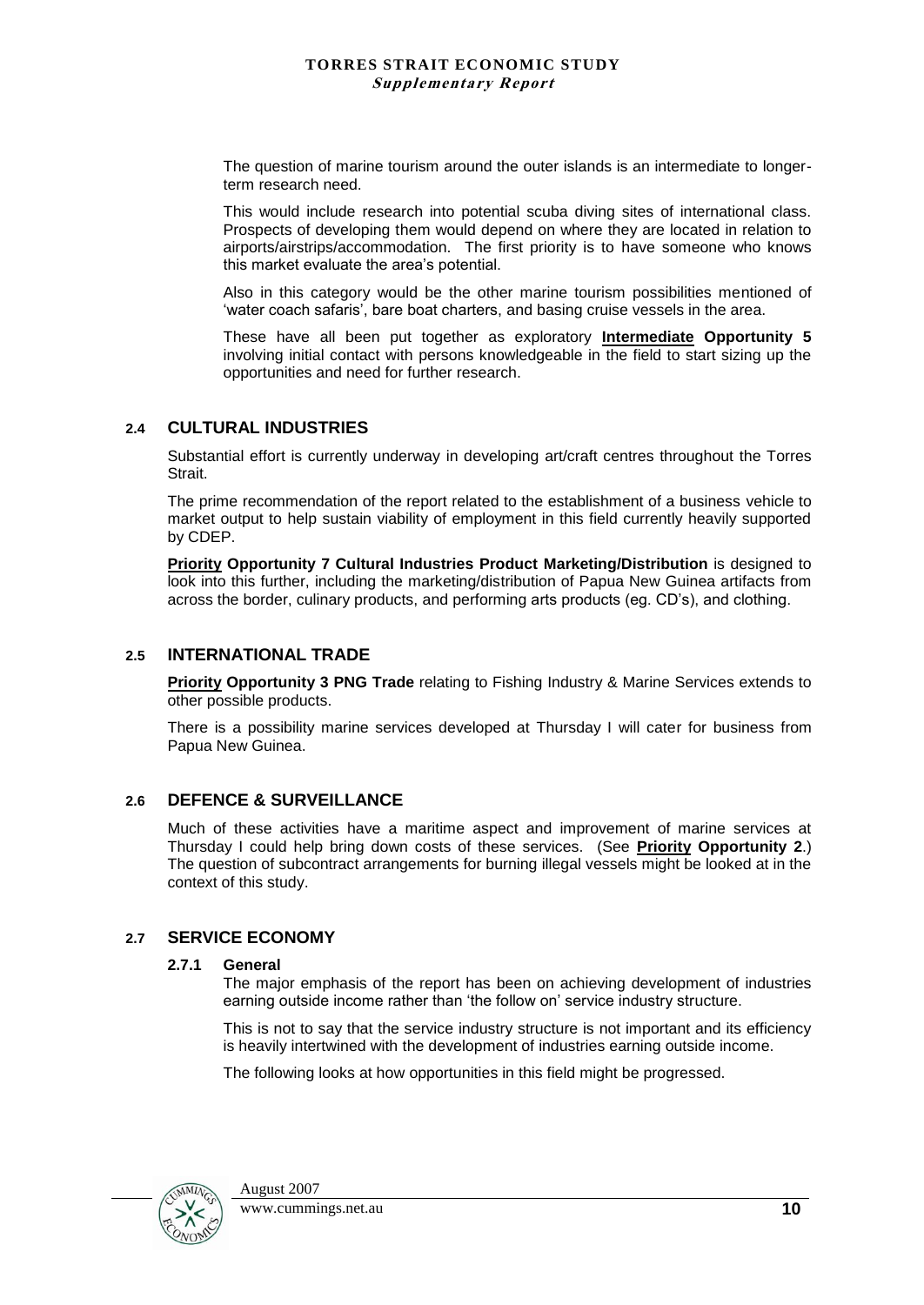#### **2.7.2 Marine Services**

According to the 2001 Census, about 50 jobs related in the area to water transport and services.

This has been covered in the previous section on Fishing Industry & Marine Services (see **Priority Opportunity 2 Marine Services**).

#### **2.7.3 Land & Housing Shortages, Thursday I**

The State Government seems to have this problem being researched and no further action is recommended from this report. Solving the problem is vital to the whole economy of the area and especially to achieving progress in the marine services area.

#### **2.7.4 Retailing & Distribution**

According to the 2001 Census data, this sector already accounts for about 200 jobs in the area, including 72 in supermarket and grocery stores and 24 in take-away food retailing. At the request of TSRA, further studies into opportunities in this field are included as **Priority Opportunity 8**.

#### **2.7.5 Infrastructure Services & Construction**

According to the 2001 Census, electricity, gas, water supply and construction activity account for over 130 jobs.

One of the opportunities identified in this study, related to formation of an enterprise to carry out important road upgrading between Bamaga and Weipa (see **Priority Opportunity 9**).

TSRA has requested that further research be carried out into infrastructure programs that might provide opportunities for local employment.

This is included as **Priority Opportunity 10**.

#### **2.7.6 Engineering & Equipment Maintenance**

The marine aspects of this are included under **Priority Opportunity 2 Marine Services**.

#### **2.7.7 Business Services/Health & Education & Other**

Comments in the main report should be noted.

No further studies are recommended as a result of this report.

#### **2.7.8 Other**

A further long-term research need relates to "Adjusting to Climate Change" which has been included as **Long-Term Opportunity 7**.

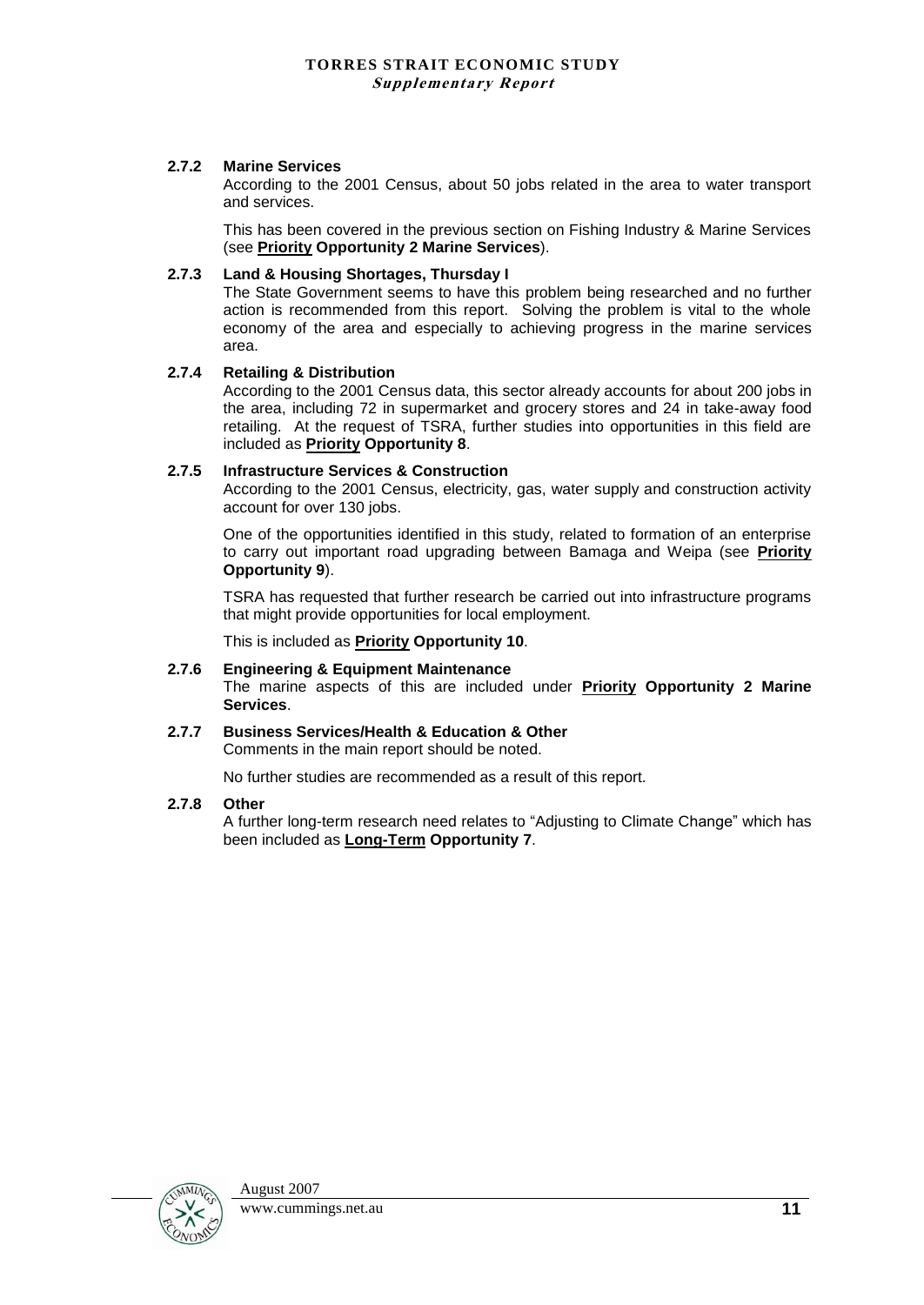#### **2.8 ORGANISING TO ACHIEVE DEVELOPMENT**

Most regional areas of Australia find it necessary to establish special organisational arrangements to promote development.

By and large, the driving force for these organisations comes out of the regional communities and combine in the first place involvement of:

□ Local business/industry support.

**L** Local government organisations.

This then tends to attract a degree of State Government support and project support from the Commonwealth Government.

There is substantial variety of approach. Tourism promotion is often a sub responsibility of these organizations, sometimes a separate organisation is developed. These organisational arrangements can change over time to adapt to changing circumstances and opportunities.

The most powerful and successful of these organisations tend to be those that are set up at a regional level and successfully combine local/regional government input and funding with business/industry input and funding.

The variety of organisational arrangements that can be found highlight the fact that each needs to be structured to accommodate local/regional realities.

There is already a proposal "on the table" to establish a tourism promotion body in the area.

It is suggested that a priority study is needed into possible on-going arrangements to coordinate promotion of development of the Torres Strait, including tourism promotion (see **Priority Opportunity 11**).

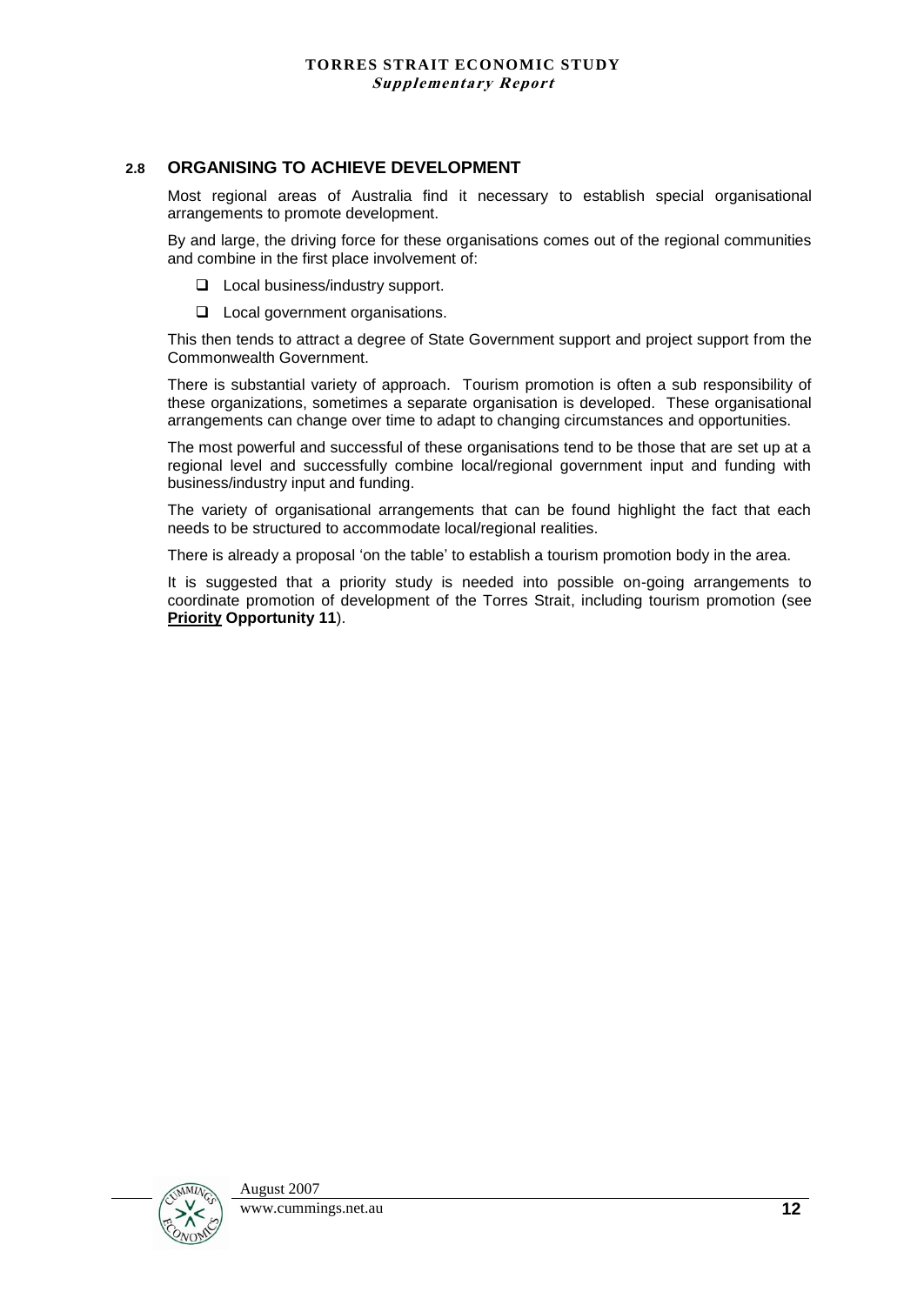### **3.0 PRIORITISATION OF FURTHER ACTION**

#### **3.1 GENERAL**

The following groups further action as follows.

#### **1. Immediate Specific Projects to be Pursued**

By and large, these opportunities have already progressed to a point where there are specific proponents and feasibility studies existing or underway. It is suggested that these can be evaluated and progressed through normal TSRA/IBA channels.

#### **2. Priority Opportunities**

It is suggested that further work might be carried out on some of these as Phase 2 of this study to further define the opportunities in these areas to a point where potential proponents can be identified/approached to progress the opportunities.

#### **3. Intermediate Opportunities**

These are areas that might be further looked into in a preliminary way with a view to defining if further detailed research is needed to further define possible opportunities.

#### **4. Long-Term Opportunities**

These are areas that should be looked into in due course with a long-term view of the economic development of the Torres Strait region in mind.

#### **3.2 IMMEDIATE SPECIFIC PROJECTS TO BE PURSUED**

#### **Fishing Industry & Marine Services**

- 1) Tropical Rock Lobster Aquaculture Project **-** Reports Cairns Post 17-08-07 indicate prospects for a tropical rock lobster aquaculture project. These need to be pursued to make sure that the project or projects are located in the Torres Strait.
- 2) Pearl Farm **-** The proposed development of an additional pearl farm at Saibai needs to be pursued.
- 3) Sea Sponge Project **-** This seems to have reached a stage where it can be pursued as a specific project including development of appropriate corporate arrangements.

#### **Land Industries**

- 4) Bamaga Farm **-** The outcome of the current study into reopening the farm might be regarded as an immediate project to be pursued.
- 5) Wolfram Mine Prospect Moa.

#### **Tourism**

- 6) Creation of a Tourism Marketing & Development Organisation. A proposal has recently been put forward.
- 7) Islander Accommodation Thursday I Outer Island communities have proposals they wish to pursue.
- 8) Outer Island Game Fishing Project There is a prospective proposal.
- 9) Discussions with Seaswift re on-board accommodation for visitors to outer islands.

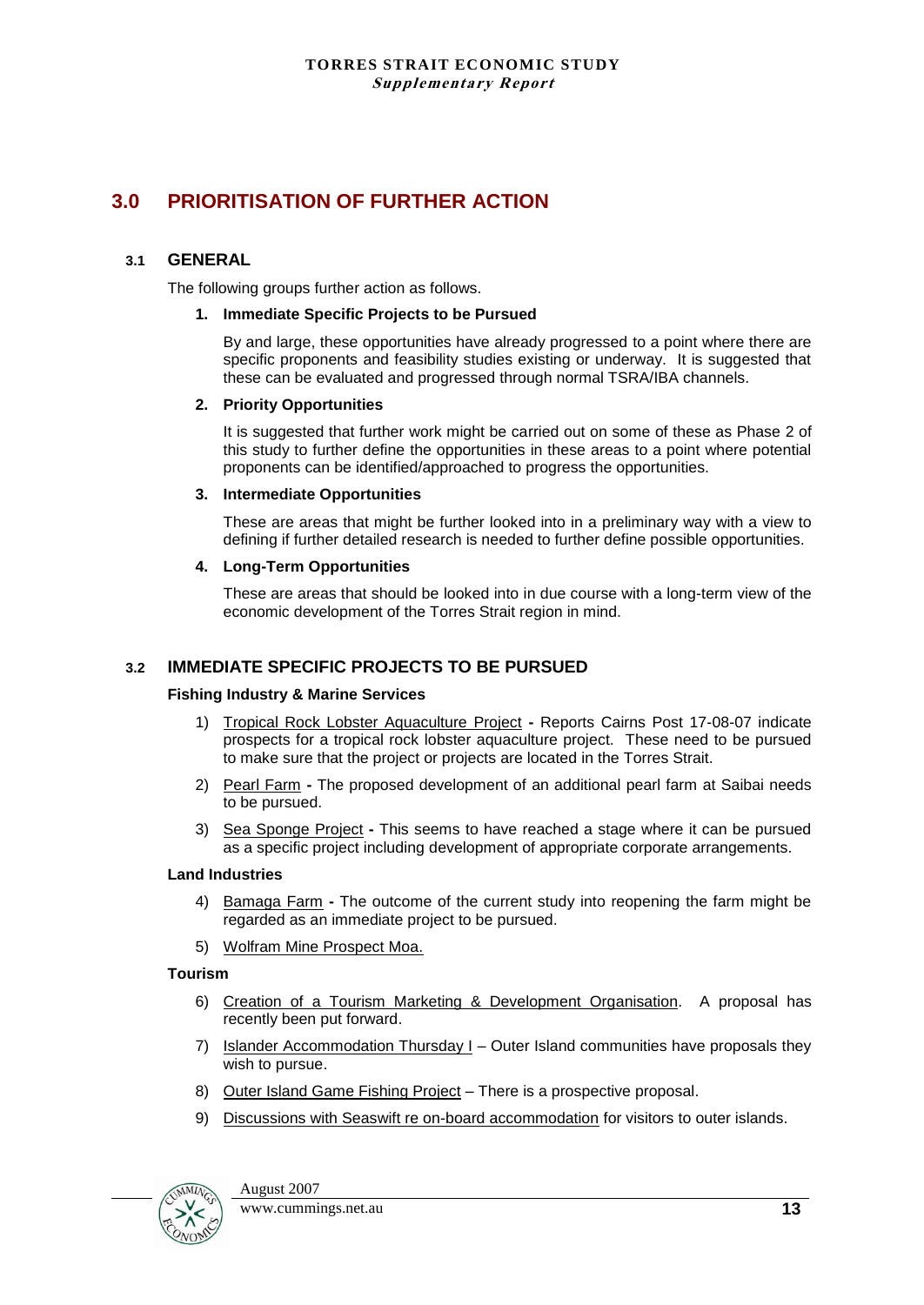#### **3.3 PRIORITY OPPORTUNITIES**

#### **Fishing Industry & Marine Services**

- 1) Fishing Industry Professionalisation This has four parts to it:
	- a) Negotiating extra licenses.
	- b) Looking at rearranging CDEP arrangements to encourage professionalisation.
	- c) Training programs.
	- d) Equipment programs.

It is envisaged that this would specially relate to the tropical rock lobster fishery, the fin and mackerel fisheries.

It probably represents the most achievable short-run prospect for substantial employment generation.

2) Marine Services Study **–** There is a need to look into the prospects of expanding the marine service capability in the area, including possible marina development for various vessels (including local vessels, tourist vessels, ferries, visiting yachts, fishing vessels), backup facilities of slipways, dry storage and repair facilities (including traveling overhead slings to lift boats out of the water), and supporting engineering activity, electrics and electronics, ship chandlery, etc. Apart from possible major support facilities in the Inner Group, sub facilities on outer islands especially for smaller craft could be looked at.

Associated with this would be examination of the prospect of achieving direct importation of fuels at a lower cost than out of Cairns, from sources such as the new refinery at Port Moresby, Indonesia or Singapore.

Most employment is likely to be in the Horn I/Thursday I area and of skilled trade persons. Advances in this field would be of importance to the continuing development of, and localisation of, employment in the fishing industry and marine tourism.

Arrangements for burning illegal vessels might be looked at in the context of this investigation.

- 3) PNG Trade **–** There are distinct opportunities for handling/packing facilities in the Top Western islands for crabs and barramundi from adjacent coastal areas of PNG. Other possible areas include artifacts and timber.
- 4) The sea and air transport system to Cairns and Australian markets and possible cheap backloading rates offer an opportunity to develop a significant trade. However, quarantine, customs, immigration arrangements need attention under the Treaty arrangements with PNG. Developmental proposals in Western Province of PNG including proposals to develop a deep water port at Daru need to be taken into account. A study is needed to look into this whole question.

#### **Land Industries**

Nil

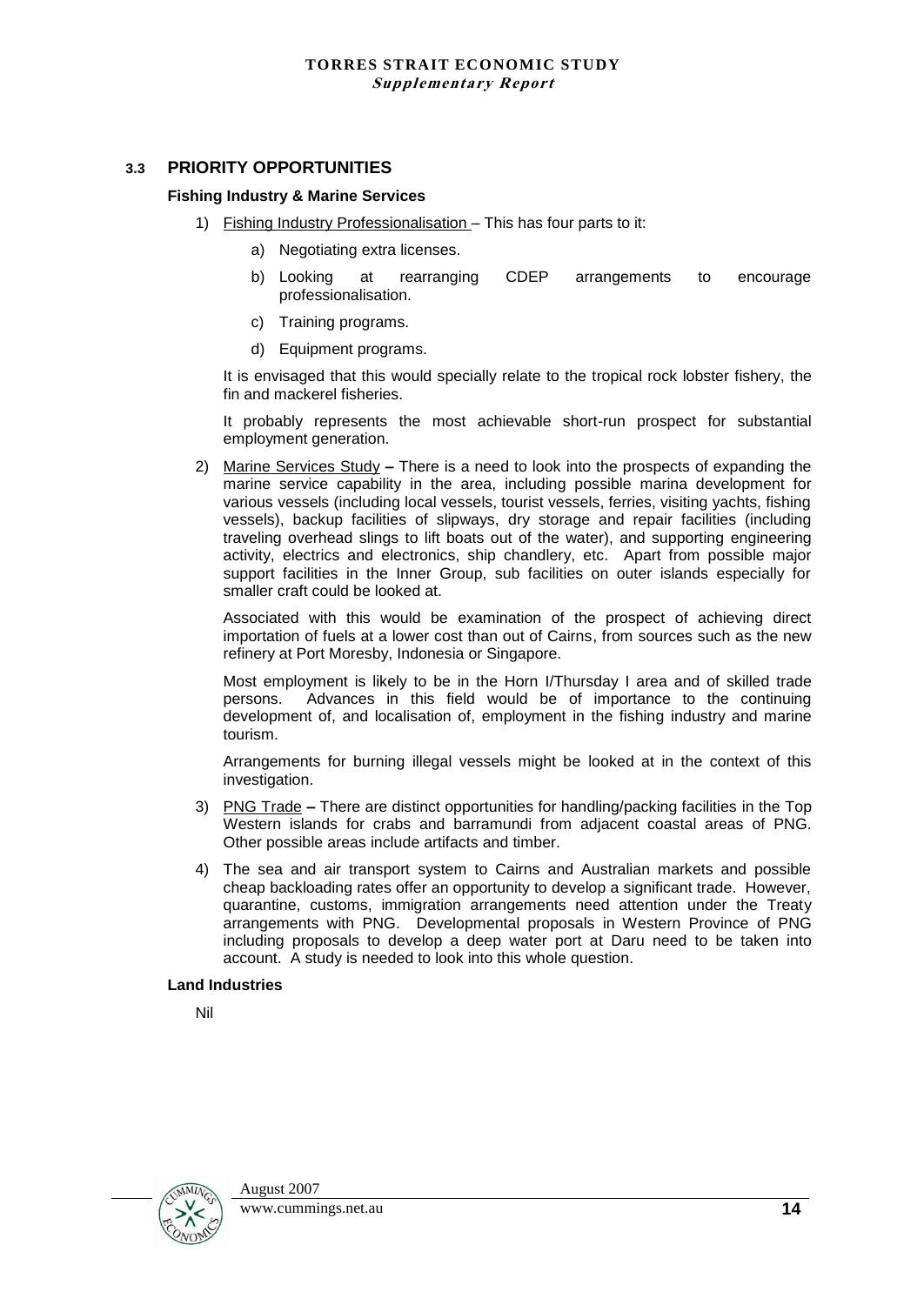#### **Tourism**

- 4) Eco/Heritage Research/Study Tourism This should include consideration of turtles at Darnley I, and heritage sites at Moa, Badu, and contact with groups like Earthwatch..
- 5) Thursday I Accommodation This should examine the feasibility of attracting experienced tourism accommodation operators to Thursday I as part of a program of developing the Inner Group for "fly-in" tourism as well as meeting an immediate need for more accommodation for business traffic.
- 6) Outer Island Fishing Tourism Accommodation Action is needed to identify the extent of likely markets in different parts of the Strait, locations, standards, and prices.

#### **Cultural Industries**

7) Cultural Industries Product Marketing/Distribution – This is to look into the potential organisation and viability of a business that would market to tourist and other outlets, within and outside the Torres Strait area, the growing output of cultural based output including art/craft, PNG artifacts, culinary products, performing art products (eg. CD"s), clothing and the like.

#### **Retailing & Distribution**

8) Opportunities for Retail & Distribution Development – This should include development and improvement of the sector including indigenous businesses. It should include potential support for development of local cultural industries and local foodstuffs production.

#### **Infrastructure**

- 9) Feasibility Research Road Construction Enterprise Especially aimed at upgrading the road from Weipa to Bamaga using full-time CDEP funded labour from Torres Strait and NPA communities.
- 10) Infrastructure Program Opportunities Study This would involve looking into further infrastructure needs in the Torres Strait area and the prospects for local businesses to be organised to participate in their delivery.

#### **Other**

11) Organisational Arrangements to Promote Development – This needs to be carried out in conjunction with addressing Immediate Specific Project 6 Creation of a Tourism Marketing & Development Organisation.

#### **3.4 INTERMEDIATE OPPORTUNITIES**

#### **Fishing Industry & Marine Services**

1) Marine Products Distribution – This would look into the marine products distribution system out of the Torres Strait to examine prospects of greater Islander involvement along the chain.

#### **Land Industries**

2) Quarrying **–** Longer-term needs and local sources of fill, sand and other quarry products needs to be looked into.